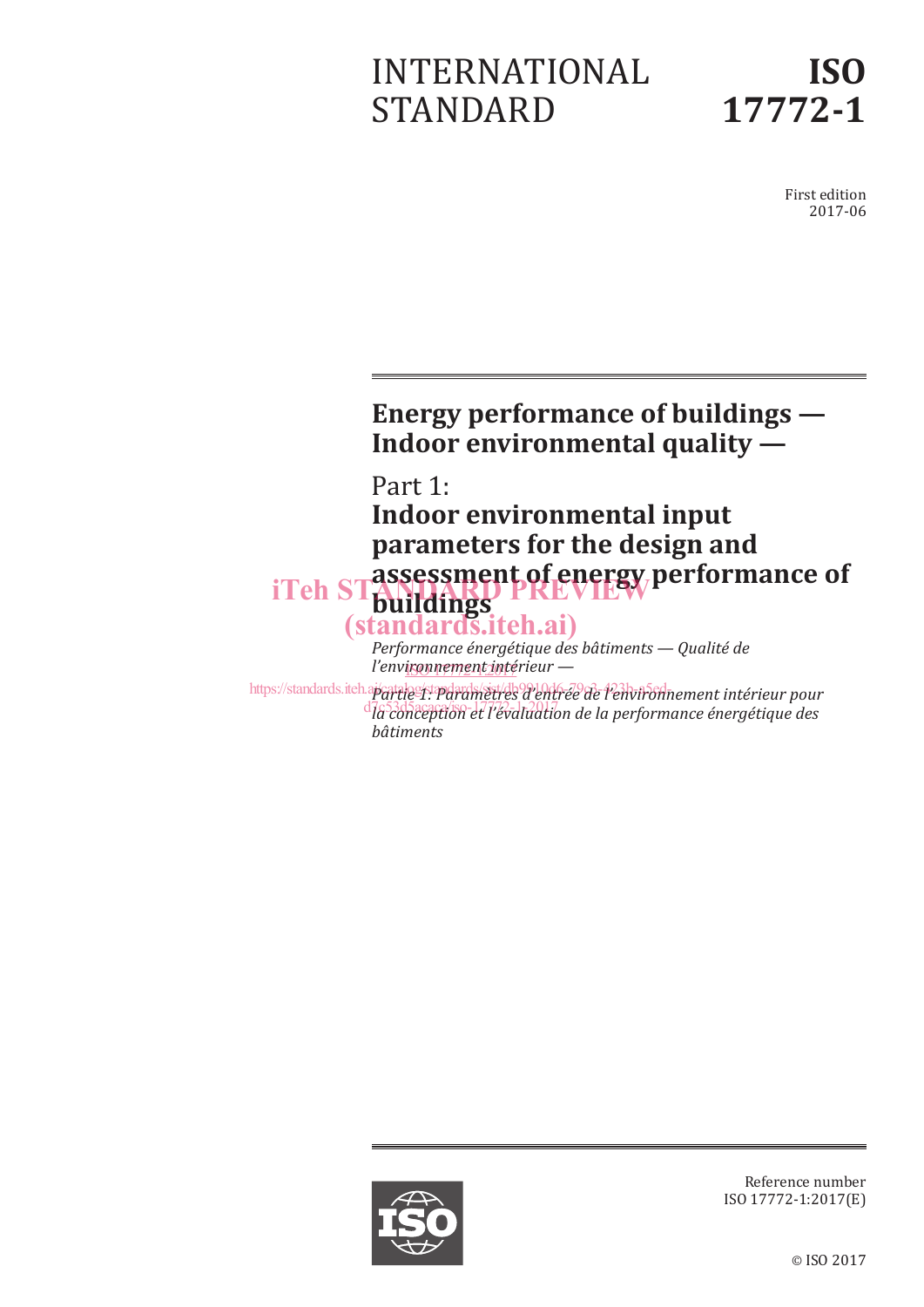## iTeh STANDARD PREVIEW (standards.iteh.ai)

ISO 17772-1:2017 https://standards.iteh.ai/catalog/standards/sist/db9910d6-79c3-423b-a5edd7c53d5acaca/iso-17772-1-2017



#### © ISO 2017, Published in Switzerland

All rights reserved. Unless otherwise specified, no part of this publication may be reproduced or utilized otherwise in any form or by any means, electronic or mechanical, including photocopying, or posting on the internet or an intranet, without prior written permission. Permission can be requested from either ISO at the address below or ISO's member body in the country of the requester.

ISO copyright office Ch. de Blandonnet 8 • CP 401 CH-1214 Vernier, Geneva, Switzerland Tel. +41 22 749 01 11 Fax +41 22 749 09 47 copyright@iso.org www.iso.org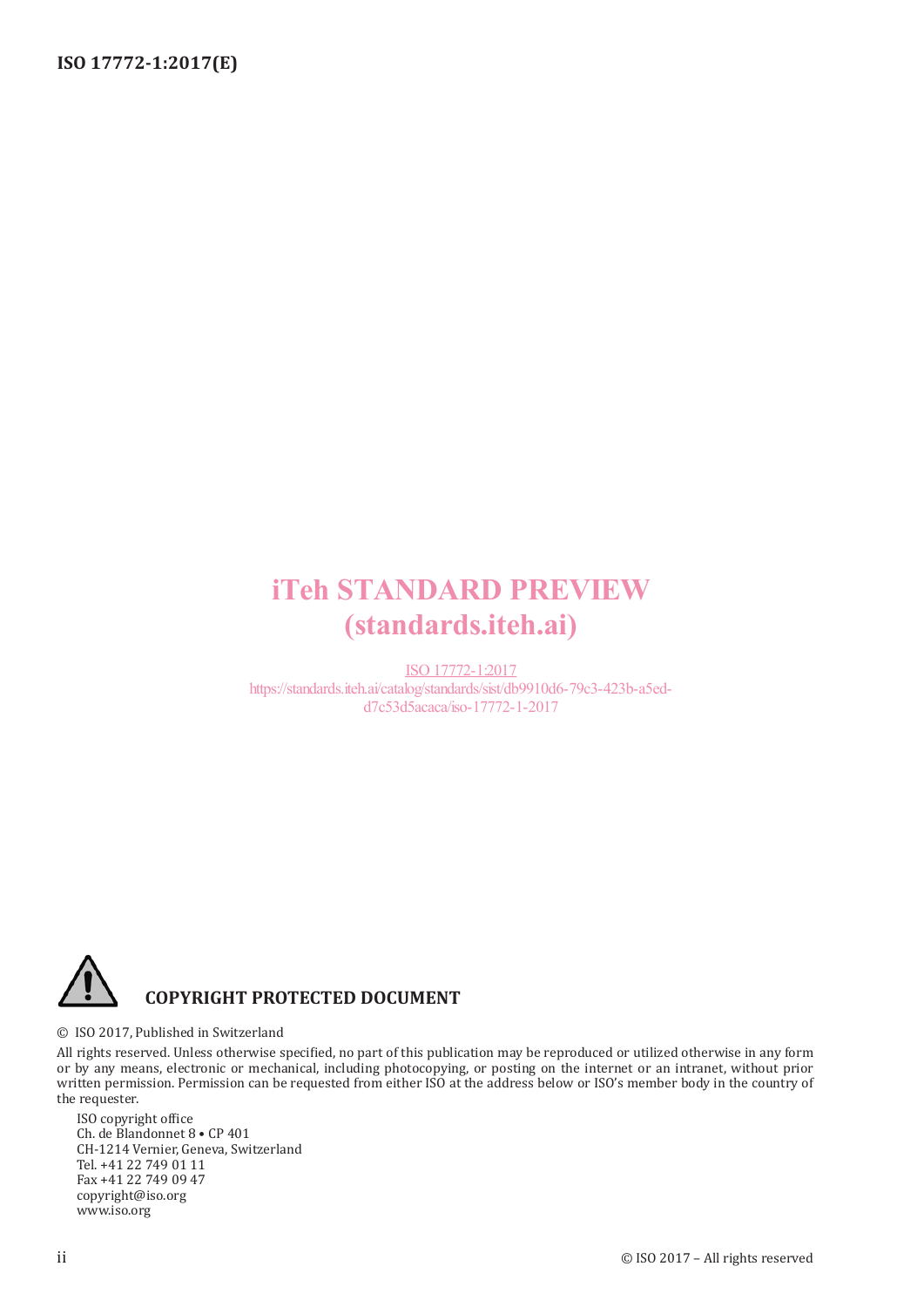## **Contents**

| 1              |                                                                                 |                                                                                                                                                                                                                                      |  |  |  |  |  |  |  |  |  |
|----------------|---------------------------------------------------------------------------------|--------------------------------------------------------------------------------------------------------------------------------------------------------------------------------------------------------------------------------------|--|--|--|--|--|--|--|--|--|
| $\overline{2}$ |                                                                                 |                                                                                                                                                                                                                                      |  |  |  |  |  |  |  |  |  |
| 3              |                                                                                 |                                                                                                                                                                                                                                      |  |  |  |  |  |  |  |  |  |
| 4              | Symbols and abbreviations <b>Example 2018</b> 5                                 |                                                                                                                                                                                                                                      |  |  |  |  |  |  |  |  |  |
|                | 4.1                                                                             |                                                                                                                                                                                                                                      |  |  |  |  |  |  |  |  |  |
|                | 4.2                                                                             |                                                                                                                                                                                                                                      |  |  |  |  |  |  |  |  |  |
| 5              |                                                                                 | Interactions with other standards <b>Executive Contract of the Standards</b> 6                                                                                                                                                       |  |  |  |  |  |  |  |  |  |
| 6              | Design input parameters for design of buildings and sizing of heating, cooling, |                                                                                                                                                                                                                                      |  |  |  |  |  |  |  |  |  |
|                |                                                                                 |                                                                                                                                                                                                                                      |  |  |  |  |  |  |  |  |  |
|                | 6.1<br>6.2                                                                      |                                                                                                                                                                                                                                      |  |  |  |  |  |  |  |  |  |
|                |                                                                                 | 6.2.1                                                                                                                                                                                                                                |  |  |  |  |  |  |  |  |  |
|                |                                                                                 | 6.2.2                                                                                                                                                                                                                                |  |  |  |  |  |  |  |  |  |
|                |                                                                                 | 6.2.3                                                                                                                                                                                                                                |  |  |  |  |  |  |  |  |  |
|                | 6.3                                                                             |                                                                                                                                                                                                                                      |  |  |  |  |  |  |  |  |  |
|                |                                                                                 | 6.3.1                                                                                                                                                                                                                                |  |  |  |  |  |  |  |  |  |
|                |                                                                                 | General 8<br>Methods STANDARD PREMIEW<br>6.3.2                                                                                                                                                                                       |  |  |  |  |  |  |  |  |  |
|                |                                                                                 | 6.3.3                                                                                                                                                                                                                                |  |  |  |  |  |  |  |  |  |
|                |                                                                                 | Non-residential buildings<br>Residential buildings<br>11<br>6.3.4                                                                                                                                                                    |  |  |  |  |  |  |  |  |  |
|                |                                                                                 | 6.3.5                                                                                                                                                                                                                                |  |  |  |  |  |  |  |  |  |
|                |                                                                                 | 6.3.6                                                                                                                                                                                                                                |  |  |  |  |  |  |  |  |  |
|                | 6.4                                                                             |                                                                                                                                                                                                                                      |  |  |  |  |  |  |  |  |  |
|                | 6.5                                                                             |                                                                                                                                                                                                                                      |  |  |  |  |  |  |  |  |  |
|                |                                                                                 | 6.5.1                                                                                                                                                                                                                                |  |  |  |  |  |  |  |  |  |
|                |                                                                                 | 6.5.2                                                                                                                                                                                                                                |  |  |  |  |  |  |  |  |  |
|                |                                                                                 | 6.5.3                                                                                                                                                                                                                                |  |  |  |  |  |  |  |  |  |
|                | 6.6                                                                             |                                                                                                                                                                                                                                      |  |  |  |  |  |  |  |  |  |
| 7              |                                                                                 |                                                                                                                                                                                                                                      |  |  |  |  |  |  |  |  |  |
|                | 7.1                                                                             |                                                                                                                                                                                                                                      |  |  |  |  |  |  |  |  |  |
|                | 7.2                                                                             |                                                                                                                                                                                                                                      |  |  |  |  |  |  |  |  |  |
|                |                                                                                 | 7.2.1                                                                                                                                                                                                                                |  |  |  |  |  |  |  |  |  |
|                |                                                                                 |                                                                                                                                                                                                                                      |  |  |  |  |  |  |  |  |  |
|                | 7.3                                                                             |                                                                                                                                                                                                                                      |  |  |  |  |  |  |  |  |  |
|                | 7.4                                                                             | 7.3.1                                                                                                                                                                                                                                |  |  |  |  |  |  |  |  |  |
|                | 7.5                                                                             |                                                                                                                                                                                                                                      |  |  |  |  |  |  |  |  |  |
|                |                                                                                 | 7.5.1                                                                                                                                                                                                                                |  |  |  |  |  |  |  |  |  |
|                |                                                                                 | 7.5.2                                                                                                                                                                                                                                |  |  |  |  |  |  |  |  |  |
|                |                                                                                 |                                                                                                                                                                                                                                      |  |  |  |  |  |  |  |  |  |
|                |                                                                                 |                                                                                                                                                                                                                                      |  |  |  |  |  |  |  |  |  |
|                |                                                                                 |                                                                                                                                                                                                                                      |  |  |  |  |  |  |  |  |  |
|                |                                                                                 | Annex D (normative) Examples of criteria for lighting The Committee of the 28                                                                                                                                                        |  |  |  |  |  |  |  |  |  |
|                |                                                                                 |                                                                                                                                                                                                                                      |  |  |  |  |  |  |  |  |  |
|                |                                                                                 |                                                                                                                                                                                                                                      |  |  |  |  |  |  |  |  |  |
|                |                                                                                 | Annex F (normative) Criteria for substances in indoor air material contents and 30                                                                                                                                                   |  |  |  |  |  |  |  |  |  |
|                |                                                                                 |                                                                                                                                                                                                                                      |  |  |  |  |  |  |  |  |  |
|                |                                                                                 | Annex H (informative) Default criteria for the thermal environment <b>Energy and Strategie and Strategie and Strategie and Strategie and Strategie and Strategie and Strategie and Strategie and Strategie and Strategie and Str</b> |  |  |  |  |  |  |  |  |  |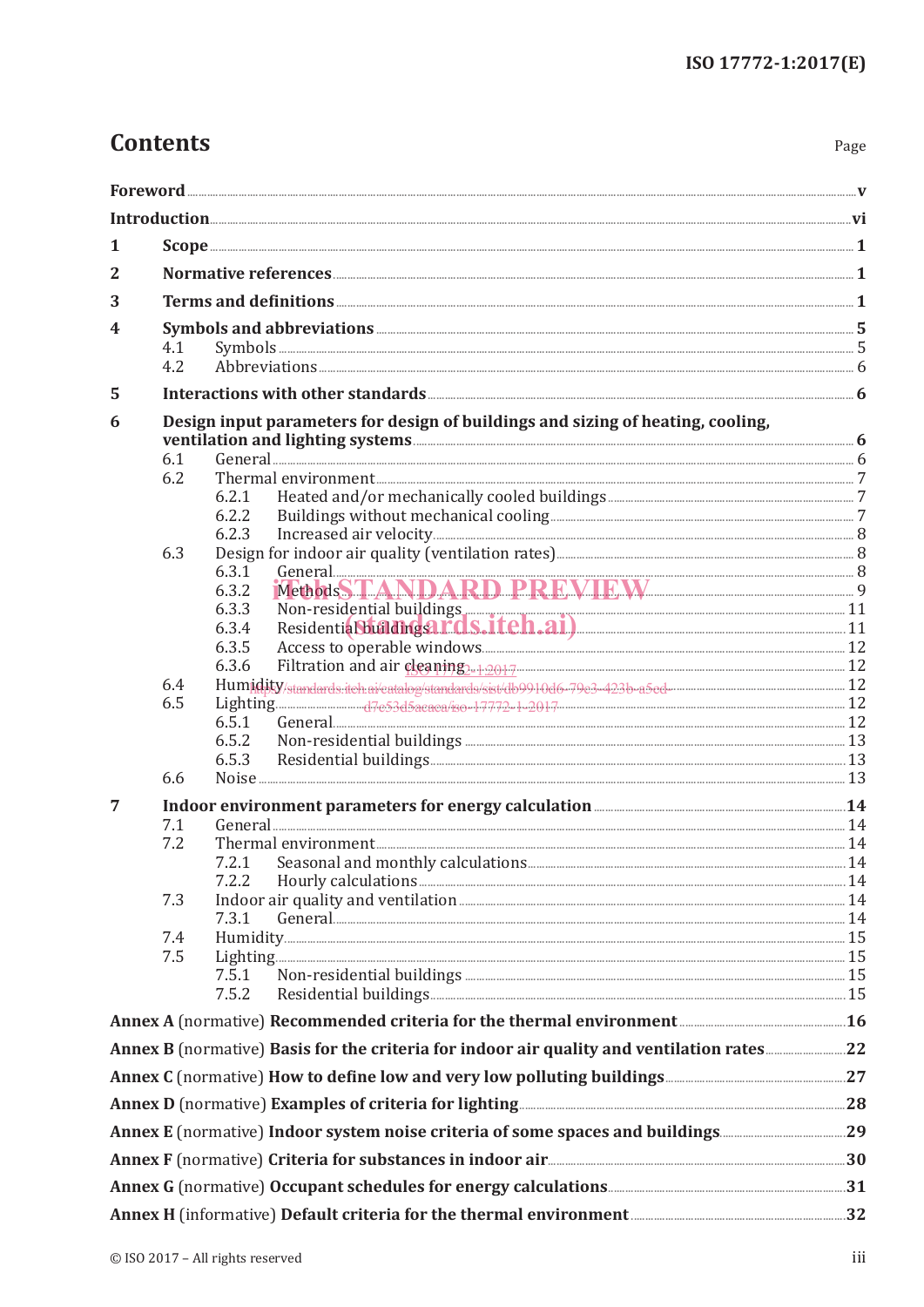| Annex K (informative) Examples of criteria for lighting 1990 1990 1991 1991 1992 1993 1994 1996 1991 1992 199 |  |
|---------------------------------------------------------------------------------------------------------------|--|
|                                                                                                               |  |
| Annex M (informative) WHO health-based criteria for indoor air <u>manumenon manument</u> 47                   |  |
| Annex N (informative) Occupants schedules for energy calculations <b>Example 20</b> 48                        |  |
|                                                                                                               |  |
| Bibliography 38                                                                                               |  |

## iTeh STANDARD PREVIEW (standards.iteh.ai)

ISO 17772-1:2017 https://standards.iteh.ai/catalog/standards/sist/db9910d6-79c3-423b-a5edd7c53d5acaca/iso-17772-1-2017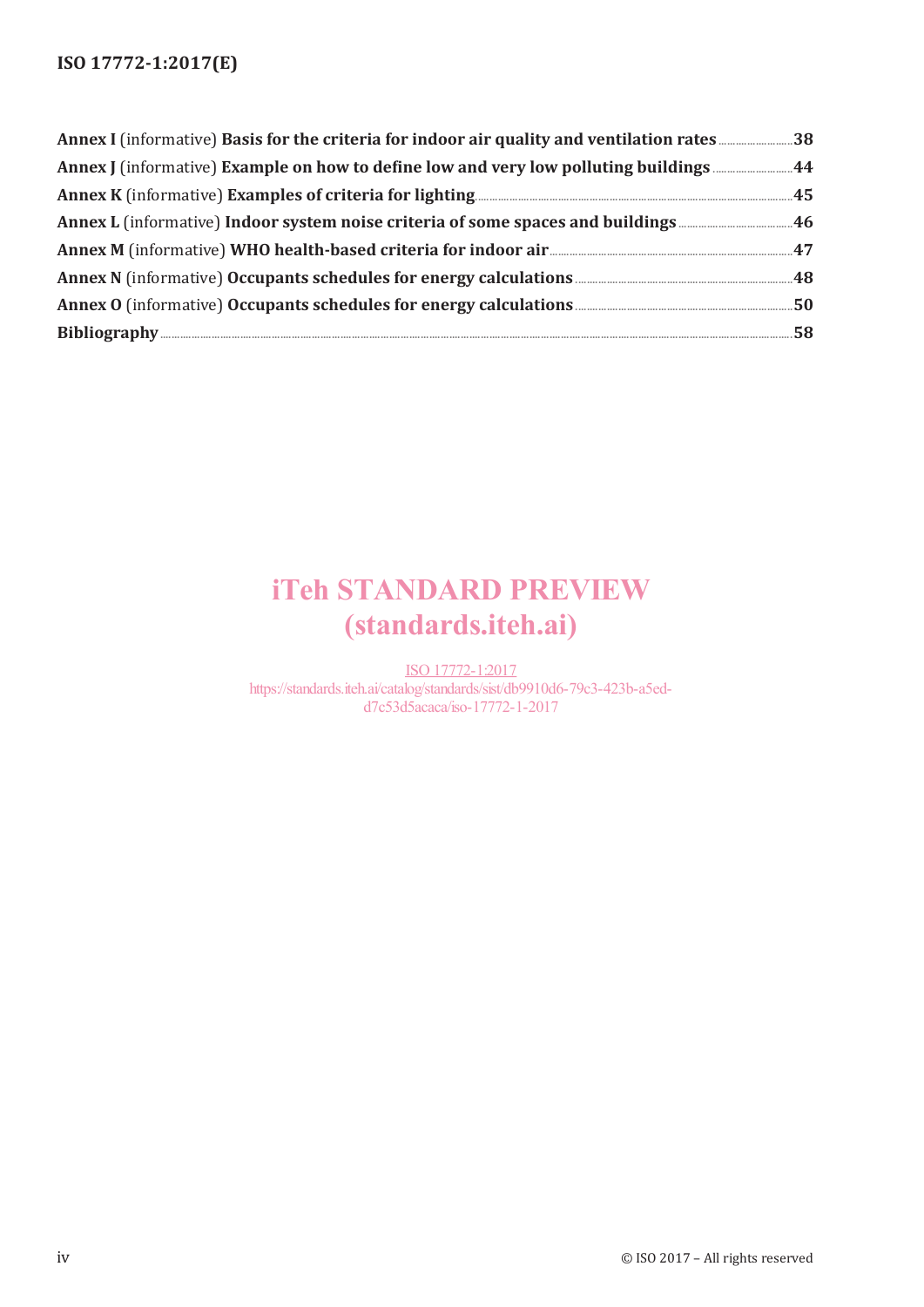## **Foreword**

ISO (the International Organization for Standardization) is a worldwide federation of national standards bodies (ISO member bodies). The work of preparing International Standards is normally carried out through ISO technical committees. Each member body interested in a subject for which a technical committee has been established has the right to be represented on that committee. International organizations, governmental and non-governmental, in liaison with ISO, also take part in the work. ISO collaborates closely with the International Electrotechnical Commission (IEC) on all matters of electrotechnical standardization.

The procedures used to develop this document and those intended for its further maintenance are described in the ISO/IEC Directives, Part 1. In particular the different approval criteria needed for the different types of ISO documents should be noted. This document was drafted in accordance with the editorial rules of the ISO/IEC Directives, Part 2. www.iso.org/directives

Attention is drawn to the possibility that some of the elements of this document may be the subject of patent rights. ISO shall not be held responsible for identifying any or all such patent rights. Details of any patent rights identified during the development of the document will be in the Introduction and/or on the ISO list of patent declarations received. www.iso.org/patents

Any trade name used in this document is information given for the convenience of users and does not constitute an endorsement.

For an explanation on the voluntary nature of standards, the meaning of ISO specific terms and expressions related to conformity assessment, as well as information about ISO's adherence to the experience of the following and the Technical Barriers to Trade (TBT), see the following World Trade Organization (WTO) principles in the Technical Barriers to Trade (TBT), see the following URL: http://www.iso.org/iso/foreword.html rds.iteh.ai)

This document was prepared by Technical Committee ISO/TC 163, *Thermal performance and energy use in the built environment*. ISO 17772-1:2017 https://standards.iteh.ai/catalog/standards/sist/db9910d6-79c3-423b-a5ed-

A list of all the parts in the ISO 17772 series can be found on the ISO website.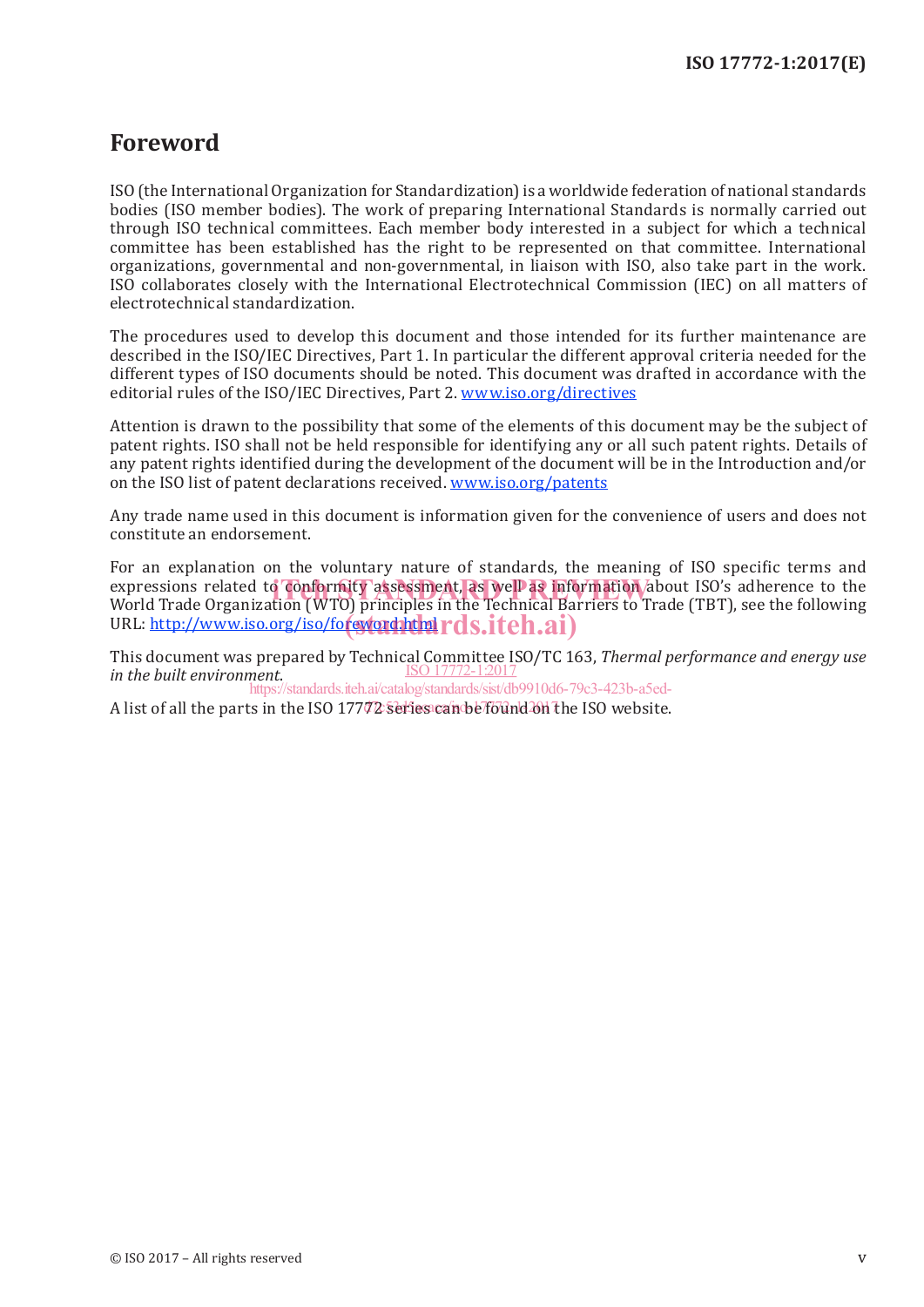## **Introduction**

Energy consumption of buildings depends significantly on the criteria used for the indoor environment (heating, cooling, ventilation and lighting) and building (including systems) design and operation. Indoor environment also affects health, productivity and comfort of the occupants. Recent studies have shown that costs of poor indoor environment for the employer, the building owner and for society, as a whole are often considerable higher than the cost of the energy used in the same building. It has also been shown that good indoor environmental quality can improve overall work and learning performance and reduce absenteeism. In addition uncomfortable occupants are likely to take actions to make themselves comfortable which may have energy implications. There is therefore a need for specifying criteria for the indoor environment for design and energy calculations for buildings and building service systems.

There exist other national and International Standards, and technical reports, which specify criteria for thermal comfort (ISO 7730[2]). These documents do specify different types and categories of criteria, which may have a significant influence on the energy demand. For the thermal environment criteria for the heating season (cold/winter) and cooling season (warm/summer) are listed. These criteria are, however, mainly for dimensioning of building, heating, cooling and ventilation systems. They may not be used directly for energy calculations and year-round evaluation of the indoor thermal environment. Studies have shown that occupant expectations in natural ventilated buildings may differ from conditioned buildings, which will be part of this document.

This document specifies how design criteria can be established and used for dimensioning of systems. It defines how to establish and define the main parameters to be used as input for building energy It derines now to establish and derine the main parameters to be used as input for building energy<br>calculation and long term evaluation of the indoor environment. Finally this document identifies parameters to be used for monitoring and displaying of the indoor environment<br>Standards.iten.ai)

Different categories of criteria may be used depending on type of building, type of occupants, type of climate and national differences. This document specifies several different categories of indoor environment which could he sselected for the apace to be conditioned, these different categories are intended to be used for design and may also be used to give an overall, yearly evaluation of the indoor environment by evaluating the percentage of time in each category. The designer may also select other categories using the principles from this document.

Table 1 shows the relative position of this document within the set of EPB standards in the context of the modular structure as set out in ISO 52000-1[15].

NOTE 1 In ISO/TR 52000-2 the same table can be found, with, for each module, the numbers of the relevant EPB standards and accompanying technical reports that are published or in preparation.

NOTE 2 The modules represent EPB standards, although one EPB standard can cover more than one module and one module can be covered by more than one EPB standard, for instance a simplified and a detailed method respectively. See also Clause 2 and Tables A.1 and H.1.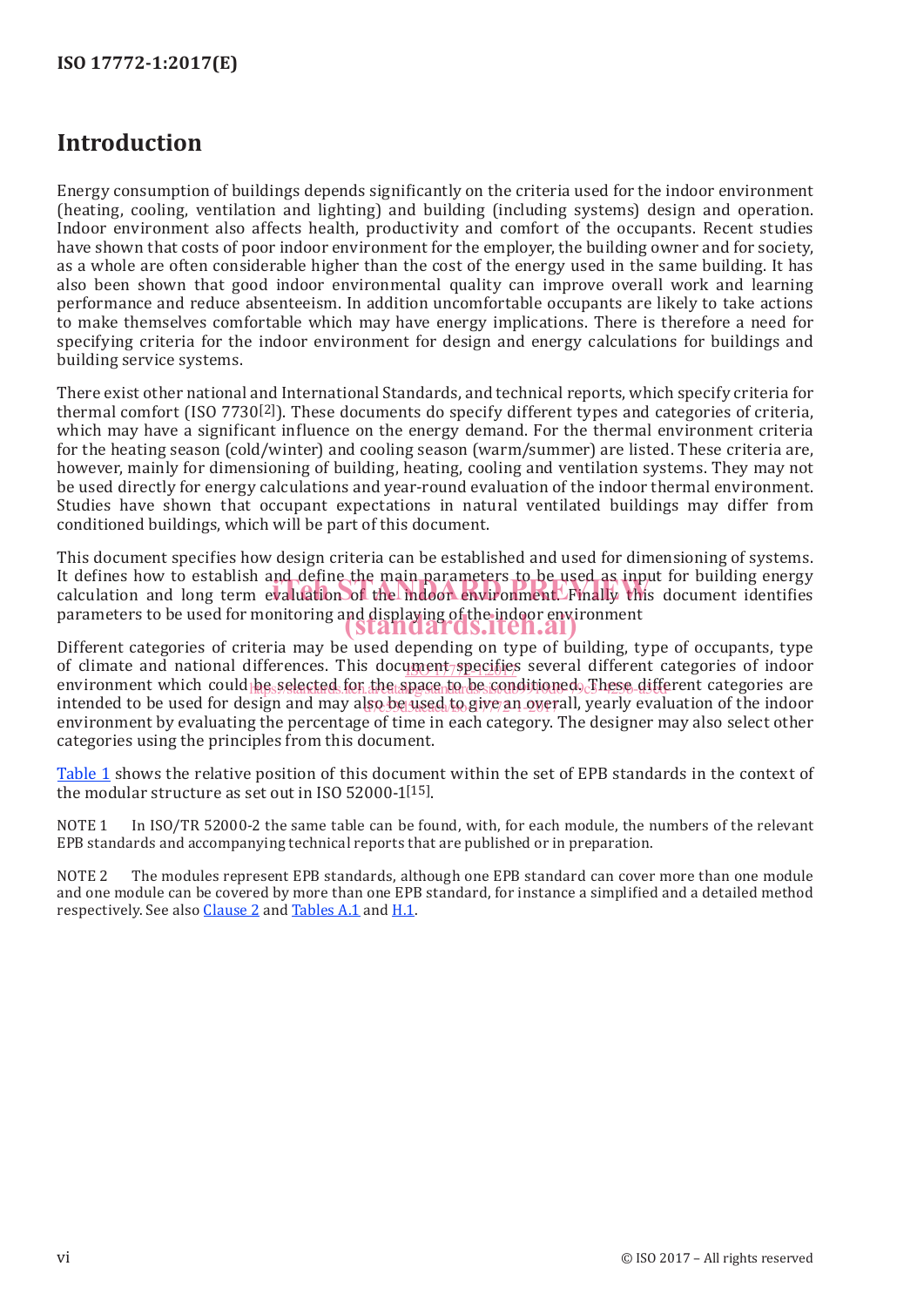| Overarching    |                                                                            | <b>Building</b><br>(as such) |                                                             | <b>Technical Building Systems</b> |                                                            |                |              |                                |                         |                                                                                        |                            |                |                                                   |                  |
|----------------|----------------------------------------------------------------------------|------------------------------|-------------------------------------------------------------|-----------------------------------|------------------------------------------------------------|----------------|--------------|--------------------------------|-------------------------|----------------------------------------------------------------------------------------|----------------------------|----------------|---------------------------------------------------|------------------|
|                | Descrip-<br>tions                                                          |                              | Descrip-<br>tions                                           |                                   | Descrip-<br>tions                                          | Heat-<br>ing   | Cool-<br>ing | Ventila-<br>tion               | Humid-<br>ifi<br>cation | Dehumidifi-<br>cation                                                                  | Domes-<br>tic hot<br>water | Light-<br>ing  | <b>Building</b><br>automa-<br>tion and<br>control | PV,<br>wind,<br> |
| sub1           | M1                                                                         | sub1                         | M <sub>2</sub>                                              | sub1                              |                                                            | M <sub>3</sub> | M4           | M <sub>5</sub>                 | M <sub>6</sub>          | M7                                                                                     | M <sub>8</sub>             | M <sub>9</sub> | M10                                               | M11              |
| $\mathbf{1}$   | General                                                                    | $\,1\,$                      | General                                                     | $1\,$                             | General                                                    |                |              |                                |                         |                                                                                        |                            |                |                                                   |                  |
| $\sqrt{2}$     | Common<br>terms and<br>definitions;<br>symbols,<br>units and<br>subscripts | $\overline{c}$               | Building<br>energy<br>needs                                 | $\overline{c}$                    | Needs                                                      |                |              |                                |                         |                                                                                        |                            |                |                                                   |                  |
| 3              | Applica-<br>tions                                                          | 3                            | (Free)<br>Indoor<br>conditions<br>without<br>systems        | 3                                 | Maximum<br>load and<br>power                               |                |              |                                |                         |                                                                                        |                            |                |                                                   |                  |
| $\overline{4}$ | Ways to<br>express<br>energy<br>perfor-<br>mance                           | $\overline{4}$               | Ways to<br>express<br>energy<br>perfor-<br>mance            | $ch4$ S                           | Ways to<br>express<br>energy<br>perfor-<br>mance,          | 9 <sub>K</sub> |              | <b>RD PREVIEW</b><br>ls.iteh.a |                         |                                                                                        |                            |                |                                                   |                  |
| 5              | Building<br>functions<br>and build-<br>ing bound-<br>aries                 | 5                            | Heat<br>transfer by                                         | 5                                 | Emission ISO 17772-1:2017<br>d7c53d5acaca/iso-17772-1-2017 |                |              |                                |                         | transmis-<br>https://standards.itehnol/catalog/standards/sist/db9910d6-79c3-423b-a5ed- |                            |                |                                                   |                  |
| 6              | <b>Building</b><br>occupan-<br>cy and<br>operating<br>conditions           | 6                            | Heat<br>transfer by<br>infiltra-<br>tion and<br>ventilation | 6                                 | Distribu-<br>tion and<br>control                           |                |              |                                |                         |                                                                                        |                            |                |                                                   |                  |
| $\overline{7}$ | Aggre-<br>gation of<br>energy<br>services<br>and energy<br>carriers        | 7                            | Internal<br>heat gains                                      | $\overline{7}$                    | Storage<br>and con-<br>trol                                |                |              |                                |                         |                                                                                        |                            |                |                                                   |                  |
| 8              | Building<br>partition-<br>ing                                              | 8                            | Solar heat<br>gains                                         | 8                                 | Genera-<br>tion and<br>control                             |                |              |                                |                         |                                                                                        |                            |                |                                                   |                  |
| 9              | Calculated<br>energy<br>perfor-<br>mance                                   | 9                            | Building<br>dynamics<br>(thermal<br>mass)                   | 9                                 | Load<br>dispatch-<br>ing and<br>operating<br>conditions    |                |              |                                |                         |                                                                                        |                            |                |                                                   |                  |
| 10             | Measured<br>energy<br>perfor-<br>mance                                     | 10                           | Measured<br>energy<br>perfor-<br>mance                      | 10                                | Measured<br>energy<br>perfor-<br>mance                     |                |              |                                |                         |                                                                                        |                            |                |                                                   |                  |
| 11             | Inspection                                                                 | 11                           | Inspection                                                  | 11                                | Inspection                                                 |                |              |                                |                         |                                                                                        |                            |                |                                                   |                  |

#### **Table 1 — Position of this document within the EN EPB set of standards according to ISO 52001-1**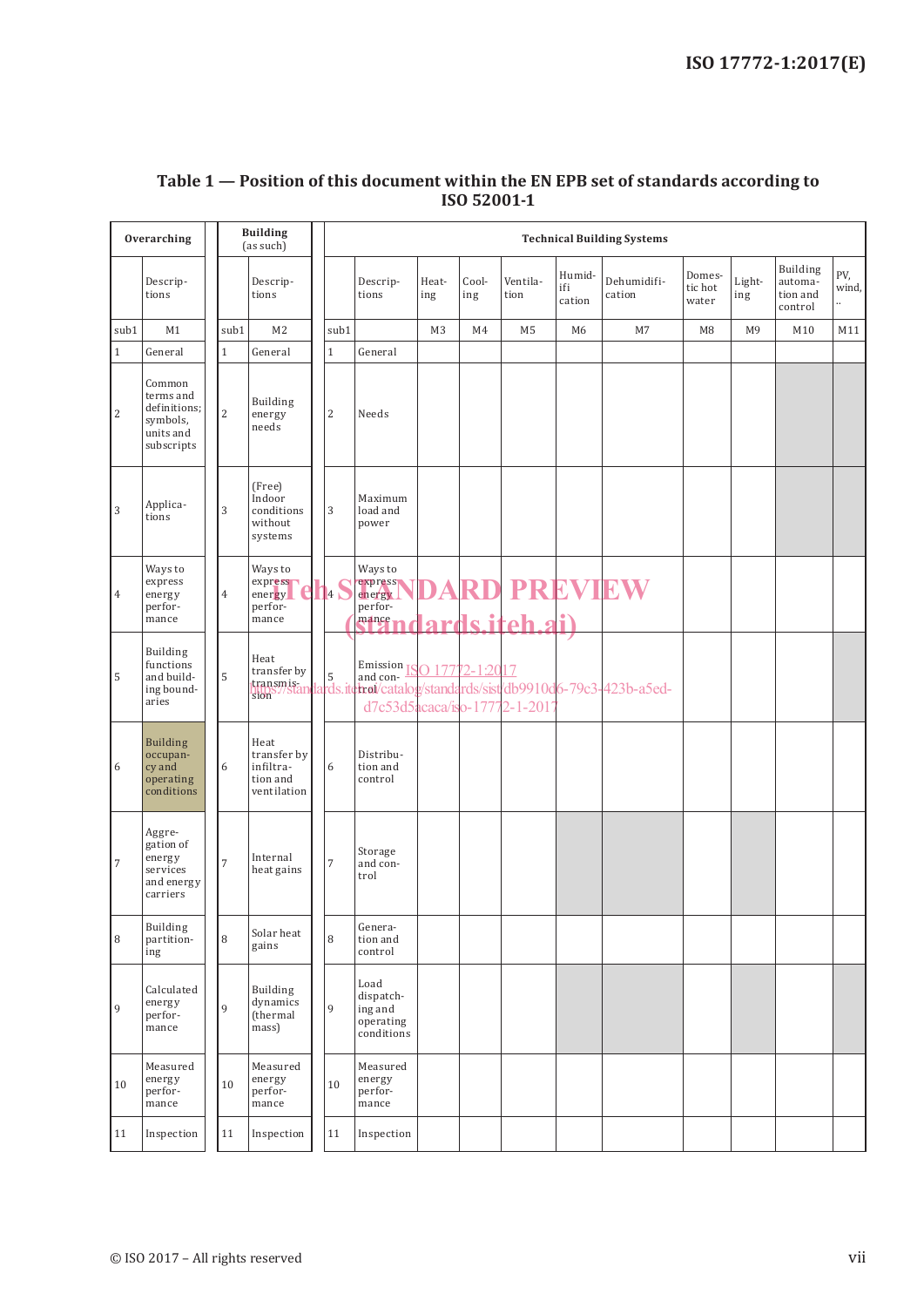| Overarching |                                           | <b>Building</b><br>(as such) |  | <b>Technical Building Systems</b> |    |                   |              |              |                  |                         |                       |                            |               |                                            |                  |
|-------------|-------------------------------------------|------------------------------|--|-----------------------------------|----|-------------------|--------------|--------------|------------------|-------------------------|-----------------------|----------------------------|---------------|--------------------------------------------|------------------|
|             | Descrip-<br>tions                         |                              |  | Descrip-<br>tions                 |    | Descrip-<br>tions | Heat-<br>ing | Cool-<br>ing | Ventila-<br>tion | Humid-<br>ifi<br>cation | Dehumidifi-<br>cation | Domes-<br>tic hot<br>water | Light-<br>ing | Building<br>automa-<br>tion and<br>control | PV,<br>wind,<br> |
| 12          | Ways to<br>express<br>indoor<br>comfort   |                              |  |                                   | 12 | <b>BMS</b>        |              |              |                  |                         |                       |                            |               |                                            |                  |
| 13          | Outdoor<br>envi-<br>ronment<br>conditions |                              |  |                                   |    |                   |              |              |                  |                         |                       |                            |               |                                            |                  |
| 14          | Economic<br>calculation                   |                              |  |                                   |    |                   |              |              |                  |                         |                       |                            |               |                                            |                  |

**Table 1** *(continued)*

## iTeh STANDARD PREVIEW (standards.iteh.ai)

ISO 17772-1:2017 https://standards.iteh.ai/catalog/standards/sist/db9910d6-79c3-423b-a5ed-

d7c53d5acaca/iso-17772-1-2017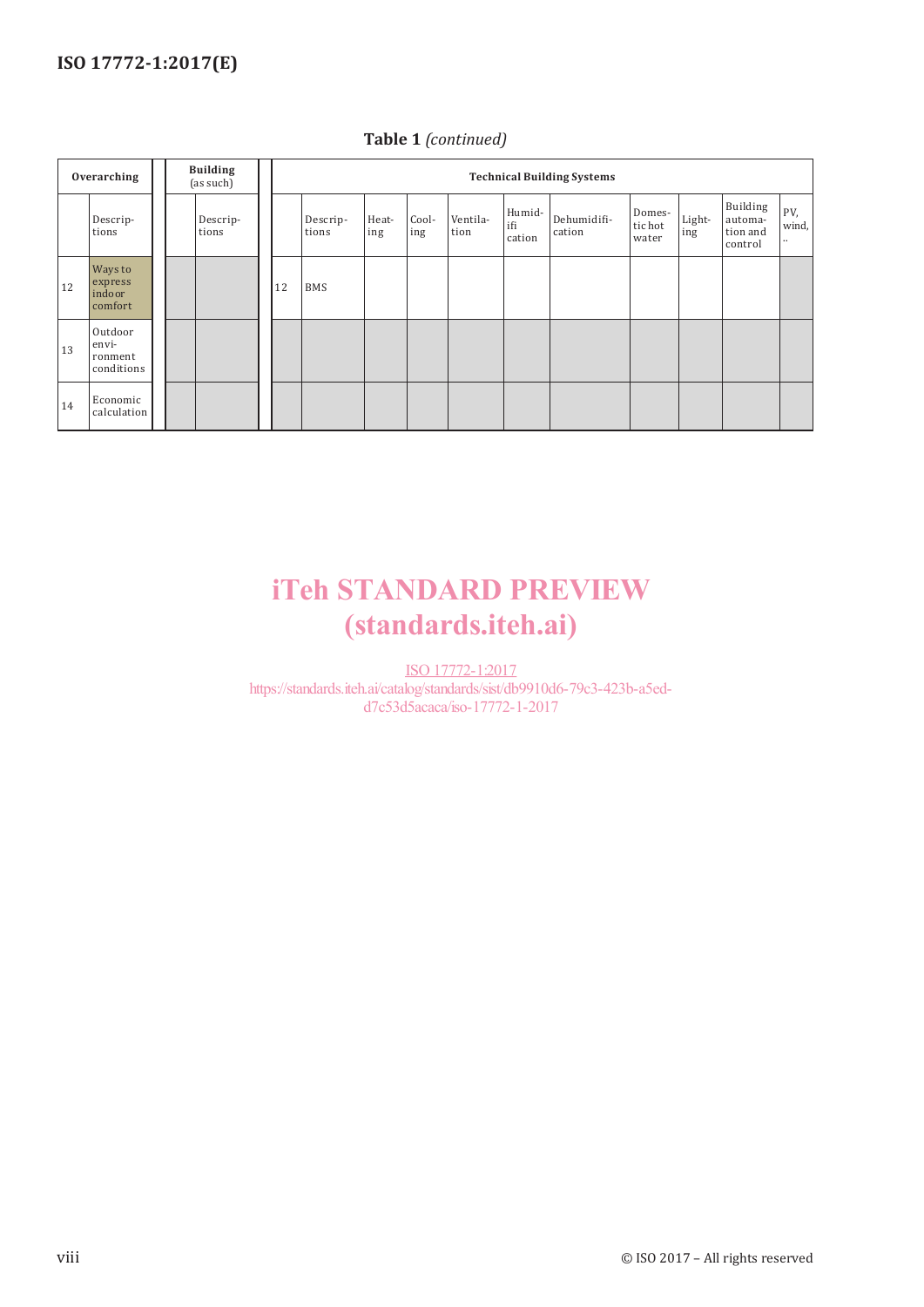## **Energy performance of buildings — Indoor environmental quality —**

### Part 1:

## **Indoor environmental input parameters for the design and assessment of energy performance of buildings**

### **1 Scope**

This document specifies requirements for indoor environmental parameters for thermal environment, indoor air quality, lighting and acoustics and specifies how to establish these parameters for building system design and energy performance calculations.

It includes design criteria for the local thermal discomfort factors, draught, radiant temperature asymmetry, vertical air temperature differences and floor surface temperature.

This document is applicable where the criteria for indoor environment are set by human occupancy and where the production or process does not have a major impact on indoor environment.

It also specifies occupancy schedules to be used in standard energy calculations and how different it. categories of criteria for the indoor environment san be used.

The criteria in this document can also be used in national calculation methods. This document sets criteria for the indoor environment based on existing standards and reports (listed in Clause 2 and the criteria for the indoor environment based on existing standards and  $\frac{1}{2}$ . Bibliography). https://standards.iteh.ai/catalog/standards/sist/db9910d6-79c3-423b-a5edd7c53d5acaca/iso-17772-1-2017

The document does not specify design methods, but gives input parameters to the design of building envelope, heating, cooling, ventilation and lighting.

### **2 Normative references**

The following documents are referred to in the text in such a way that some or all of their content constitutes requirements of this document. For dated references, only the edition cited applies. For undated references, the latest edition of the referenced document (including any amendments) applies.

ISO 13731, *Ergonomics of the thermal environment — Vocabulary and symbols*

IEC 60050-845, *International electrotechnical vocabulary — Chapter 845: Lighting*

EN 16798-3, *Ventilation of non-residential buildings — Performance requirements for ventilation and room-conditioning systems*

### **3 Terms and definitions**

For the purposes of this document, the terms and definitions given in ISO 13731 and IEC 60050-845, and the following apply.

ISO and IEC maintain terminological databases for use in standardization at the following addresses:

- ISO Online browsing platform: available at http://www.iso.org/obp
- IEC Electropedia: available at http://www.electropedia.org/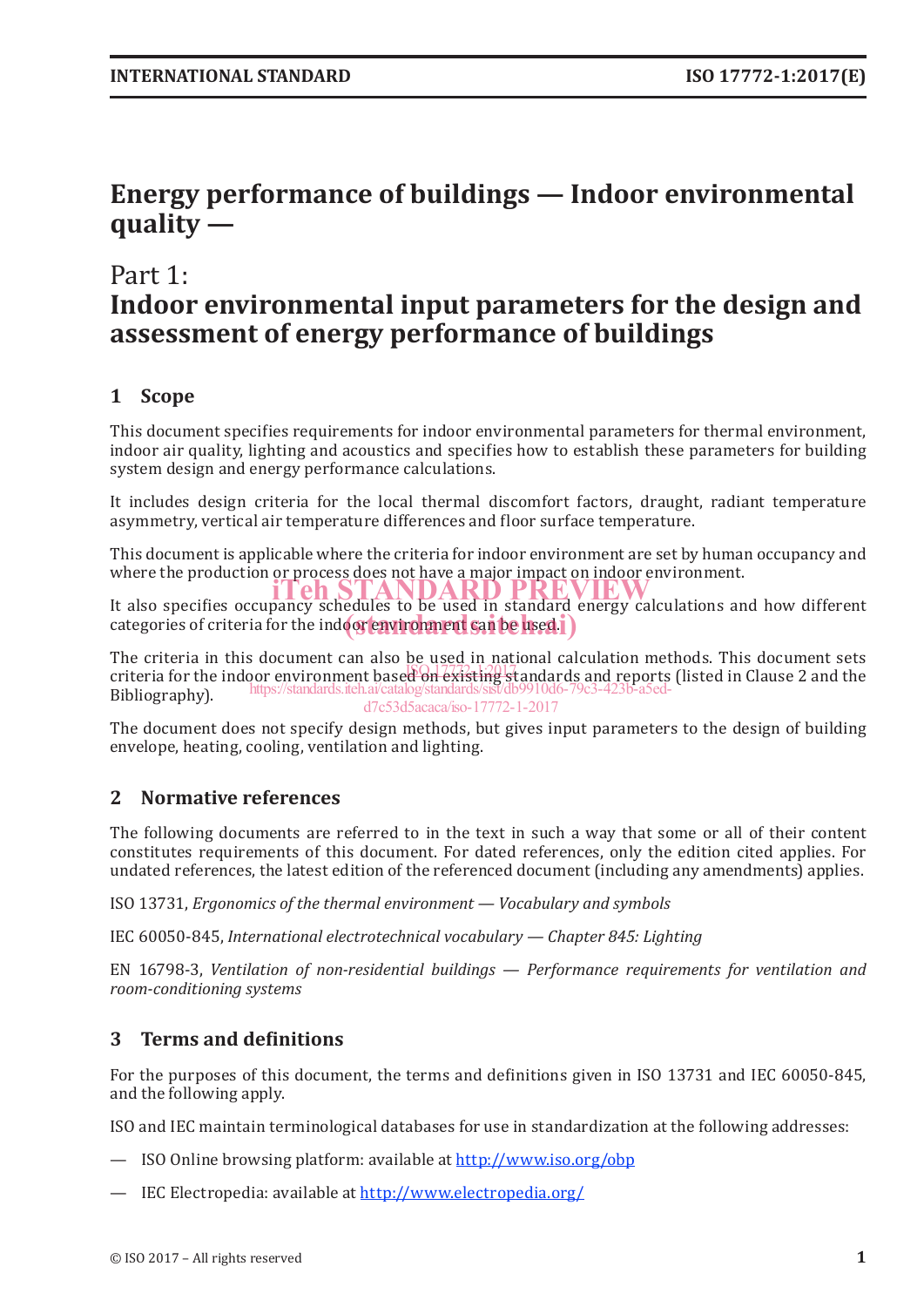#### **3.1 EPB standard**

standard that complies with the requirements given in ISO 52000-1, CEN/TS 16628[19] and CEN/TS 16629[20]

Note 1 to entry: These three basic EPB documents were developed under a mandate given to CEN by the European Commission and the European Free Trade Association (Mandate M/480,), and support essential requirements of EU Directive 2010/31/EU on the energy performance of buildings (EPBD). Several EPB standards and related documents are developed or revised under the same mandate.

[SOURCE: ISO 52000-1:2017, 3.5.14]

#### **3.2**

#### **adaptation, thermal**

physiological, psychological or behavioural adjustment of building occupants to the interior thermal environment in order to avoid or to limit thermal discomfort

Note 1 to entry: In naturally ventilated buildings these are often in response to changes in indoor environment induced by outdoor weather conditions.

#### **3.3**

#### **adaptation**

#### **perceived air quality**

sensory adaptation to perceived air quality (odour), which occurs during the first 15 min exposure to bio effluents

#### **3.4**

## iTeh STANDARD PREVIEW

#### **airing** airing<br>intentional opening of windows, doors, vents, etc. for increasing the ventilation in a room

#### **3.5**

**breathing zone** part of the occupied zone at the head level of the occupants  $_{772$ -1-2017 ISO 17772-1:2017 https://standards.iteh.ai/catalog/standards/sist/db9910d6-79c3-423b-a5ed-

Note 1 to entry: Head level is 1,7 m standing, 1,1 m seated and 0,2 m for children on the floor

Note 2 to entry: For a definition of occupied zone see EN 16798–3.

#### **3.6**

#### **building, very low-polluting**

building where predominantly very low-emitting materials and furniture are used, activities with emission of pollutants are prohibited and no previous emitting sources (like tobacco smoke, from cleaning) were present

Note 1 to entry: Default criteria are listed in Annex H.

#### **3.7**

#### **building, low-polluting**

building where predominantly low emitting materials are used and materials and activities with emission of pollutants are limited

Note 1 to entry: Note to entry: Default criteria are listed in in Annex H.

#### **3.8**

#### **building, non low-polluting**

building where no effort has been done to select low-emitting materials and where activities with emission of pollutants are not limited or prohibited

Note 1 to entry: Default criteria are listed in **Annex H**. Previous emissions (like tobacco smoke) can have taken place.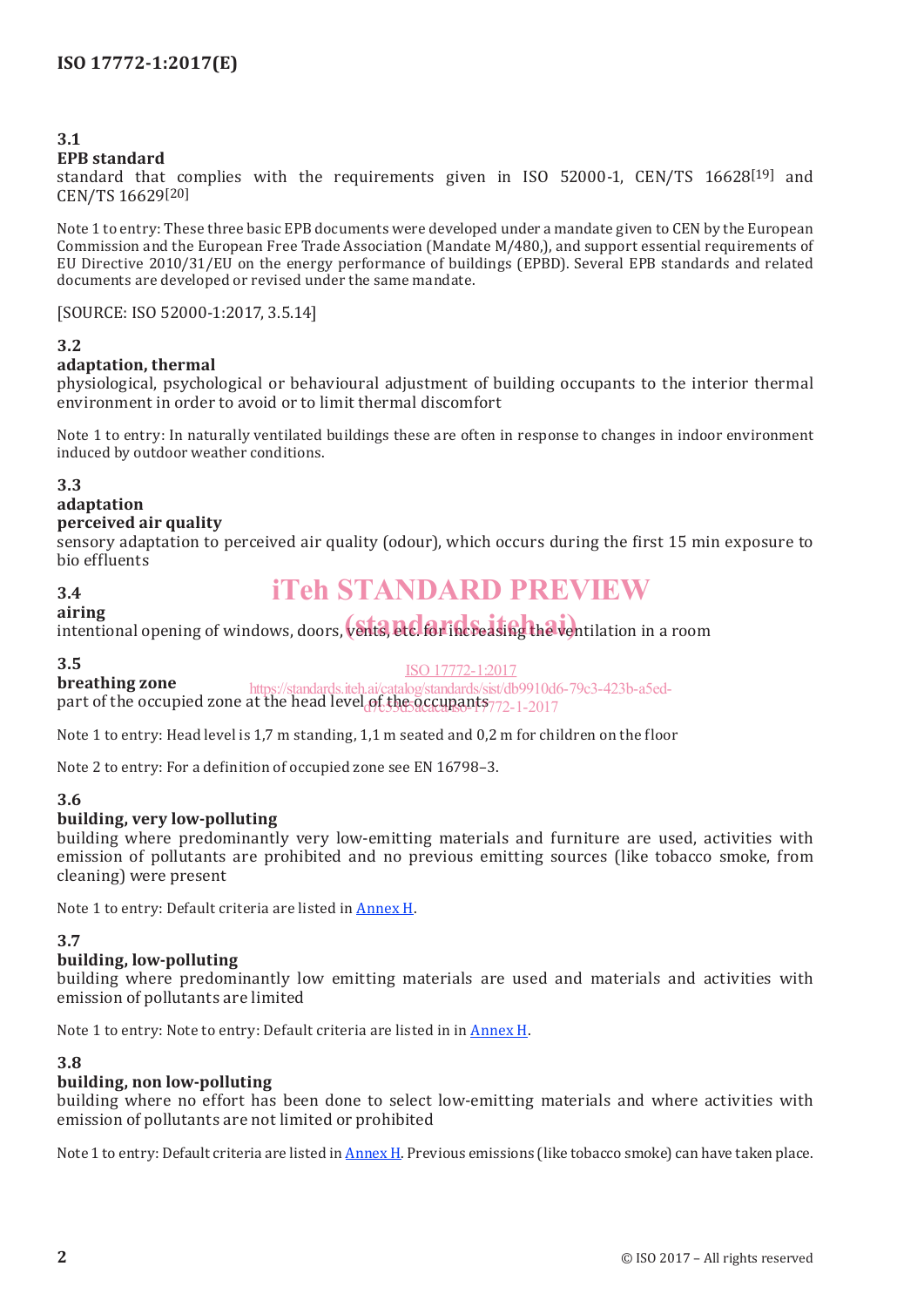#### **3.9**

#### **cooling season**

part of the year (usually summer) during which cooling is needed to keep the indoor temperature within specified levels, at least part of the day and in part of the rooms

Note 1 to entry: The length of the cooling season differs substantially from country to country and from region to region.

#### **3.10**

#### **daylight factor**

ratio of the illuminance at a point on a given plane due to the light received directly or indirectly from a sky of assumed or known luminance distribution, to the illuminance on a horizontal plane due to an unobstructed hemisphere of this sky, excluding the contribution of direct sunlight to both illuminances

#### **3.11**

#### **demand controlled ventilation**

ventilation system where airflow rates are controlled automatically according to measured needs at room level

#### **3.12**

#### **dehumidification**

process of removing water vapour from air

#### **3.13**

#### **outdoor temperature, daily mean**

average of the hourly mean outdoor air temperature for one calendar day (24 h)

#### **3.14**

#### **outdoor temperature running mean** *Θ***ed**

(standards.iteh.ai)

#### ISO 17772-1:2017

exponentially weighted running the annot the daily meah outdoor air temperature d7c53d5acaca/iso-17772-1-2017

#### **3.15**

#### **heating season**

part of the year during which heating is needed to keep the indoor temperature within specified levels, at least part of the day and in part of the rooms

Note 1 to entry: The length of the heating season differs substantially from country to country and from region to region.

### **3.16**

#### **humidification**

process of adding water vapour to air to increase humidity

#### **3.17**

#### **mechanical cooling**

cooling of the indoor environment by mechanical means used to provide cooling of supply air

Note 1 to entry: This includes fan coil units, cooled surfaces, etc.

Note 2 to entry: Opening of windows during night and day time or mechanical supply of cold outdoor air is not regarded as mechanical cooling.

#### **3.18**

#### **mechanical ventilation**

ventilation system where air is supplied or extracted from the building or both by a fan using air terminal devices, ducts and roof/wall devices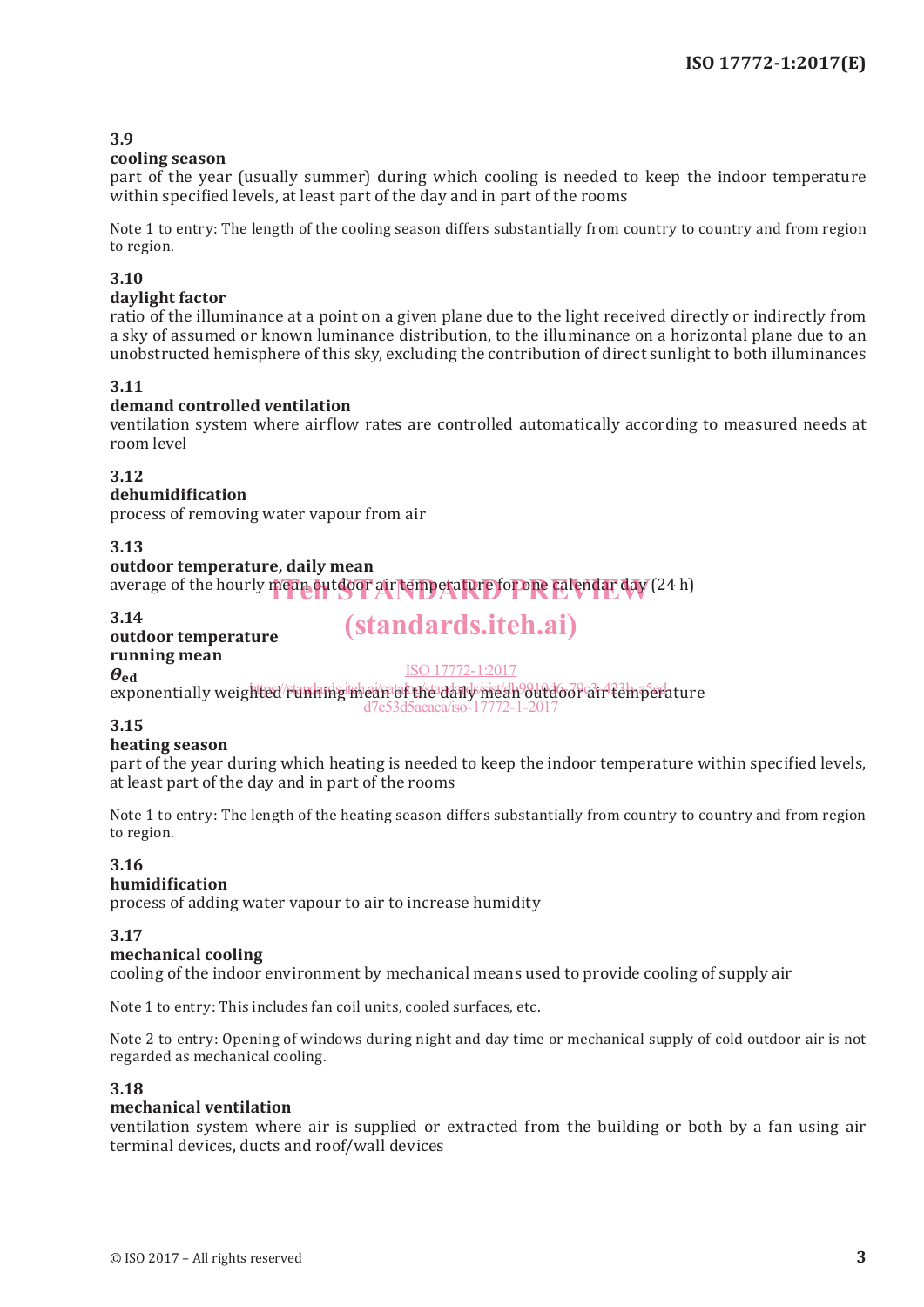#### **3.19**

#### **natural ventilation**

ventilation provided by thermal, wind, or diffusion effects through doors, windows, or other intentional devices in the building designed for ventilation

Note 1 to entry: Natural ventilation systems can be either manually or automatically controlled.

#### **3.20**

#### **occupied hours**

hours when the majority of the building or part of the building being considered is in its intended use

#### **3.21**

#### **operative temperature**

uniform temperature of an imaginary black enclosure in which an occupant would exchange the same amount of heat by radiation plus convection as in the actual non-uniform environment

Note 1 to entry: Further information is given in ISO 7726[1] and EN 16798-2[13].

#### **3.22**

#### **optimal operative temperature**

operative temperature that satisfies the greatest percentage of occupants at a given clothing and activity level in the current thermal environment

#### **3.23**

#### **room conditioning system**

system installed and used to keep comfortable conditions in a room within a defined range

Note 1 to entry: Air conditioning, chilled beams and radiant, surface heating and cooling systems are included.<br>Candard Caroline (Standard S.Iteh.ai)

#### **3.24**

#### **ventilation**

ISO 17772-1:2017

d7c53d5acaca/iso-17772-1-2017

process of providing outdoor air by natural or mechanical means to a space or building

#### **3.25**

#### **ventilation rate**

magnitude of outdoor air flow to a room or building through the ventilation system or device

#### **3.26**

#### **ventilation system**

combination of appliances or building components designed to supply indoor spaces with outdoor air and/or to extract polluted indoor air

Note 1 to entry: A ventilation system can refer to mechanical, natural and hybrid ventilation systems.

Note 2 to entry: The ventilation system can consist of mechanical components (e.g. combination of air handling unit, ducts and terminal units). A ventilation system can also refer to natural ventilation systems making use of temperature differences and wind with facade grills in combination with mechanical exhaust (e.g. in corridors, toilets etc.). A combination of mechanical and natural ventilation is possible (hybrid systems).

#### **3.27**

#### **design ventilation airflow rate**

ventilation rate that the ventilation system is able to provide in design conditions (including boost, weather and loads)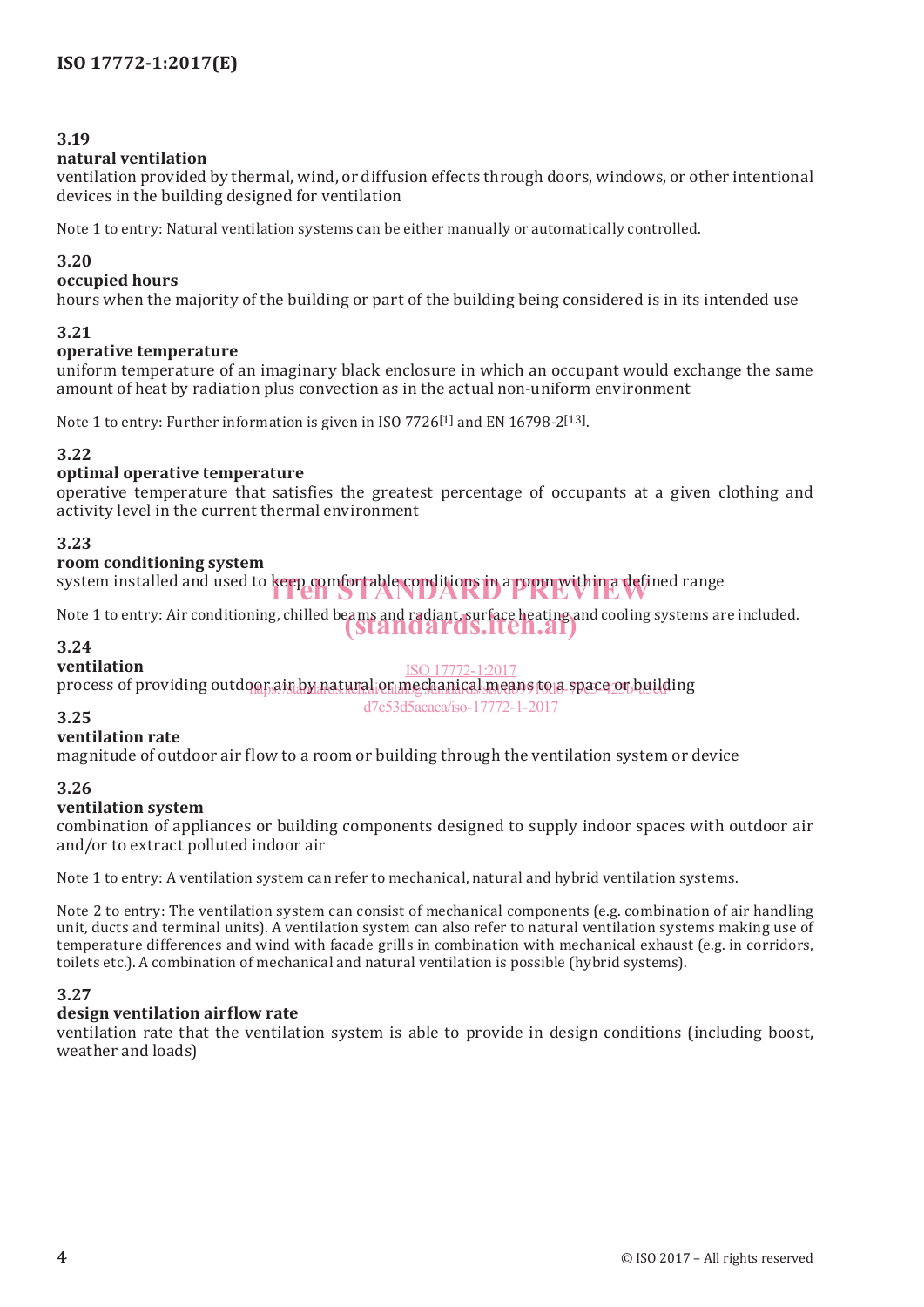### **4 Symbols and abbreviations**

### **4.1 Symbols**

For the purposes of this document, the symbols given in ISO 52000-1:2017, Annex C and the following apply.

| Symbol                     | Quantity                                              | Unit                      |  |  |  |
|----------------------------|-------------------------------------------------------|---------------------------|--|--|--|
| $\theta_o$                 | indoor operative temperature                          | $\rm ^{\circ}C$           |  |  |  |
| $\theta_e$                 | outdoor temperature                                   | $\rm ^{\circ}C$           |  |  |  |
| $\theta_{\rm m}$           | running mean outdoor air temperature                  | $\rm ^{\circ}C$           |  |  |  |
|                            |                                                       |                           |  |  |  |
| $\theta_{\rm 0}$           | operative temperature, design and energy calculations | $\rm ^{\circ}C$           |  |  |  |
| $\theta_{\rm rm\text{-}i}$ | running mean outdoor temperature                      | $\rm ^{\circ}C$           |  |  |  |
| $\theta_{\text{ed-i}}$     | daily mean outdoor temperature                        | $\rm ^{\circ}C$           |  |  |  |
| $v_{\rm a}$                | air speed (average / maximum)                         | m/s                       |  |  |  |
| $\Theta_{\rm f}$           | floor surface temperature                             | $\rm ^{\circ}C$           |  |  |  |
| $\Delta CO_2$              | concentration                                         | ppm                       |  |  |  |
| $\Delta\Theta_{\text{pr}}$ | radiant temperature asymmetry                         | $\rm K$                   |  |  |  |
| $\Delta\Theta_{\rm a}$     | vertical air temperature difference                   | $\rm K$                   |  |  |  |
| $\alpha$                   | constant for running mean calculations.               |                           |  |  |  |
| $q_{\rm tot}$              | total ventilation rate                                | 1/s                       |  |  |  |
| $q_{\rm B}$                | ventilation rate for building materials 1. 21         | l/s(m <sup>2</sup> )      |  |  |  |
| $q_{\rm p}$                | ventilation rate for persons                          | l/s (per person)          |  |  |  |
| $q_{\text{tot,oz}}$        | total ventilation rate in occupied zone               | $1/s(m2)$ , $1/s(person)$ |  |  |  |
| $\sqrt{n}$                 | number of personsd5acaca/iso-17772-1-2017             |                           |  |  |  |
| $q_{\rm h}$                | ventilation rate required for dilution of pollutant   | L/s                       |  |  |  |
| G <sub>h</sub>             | generation of a pollutant                             | $\mu$ g/s                 |  |  |  |
| C <sub>h</sub>             | guideline value of a pollutant                        | $\mu$ g/L                 |  |  |  |
| $C_{h,i}$                  | guideline value of the substance                      | $\mu$ g /m <sup>3</sup>   |  |  |  |
| $C_{h,o}$                  | supply concentration of a pollutant at air intake     | $\mu$ g/L                 |  |  |  |
| $\mathcal{E}_{\rm V}$      | ventilation effectiveness                             |                           |  |  |  |
| $\boldsymbol{A}$           | floor area                                            | m <sup>2</sup>            |  |  |  |
| $L_{p,A}$                  | A-weighed sound pressure level                        | dB(A)                     |  |  |  |
| $L_{\text{eq, nT,A}}$      | equivalent continuous sound pressure level            | dB(A)                     |  |  |  |
| D                          | daylight factor                                       |                           |  |  |  |
| $DC_{a,j}$                 | daylight quotient of the calculated area              |                           |  |  |  |
| $E_{\rm m}$                | average maintained illuminance                        | $l_{X}$                   |  |  |  |
| $\cal M$                   | activity level                                        | met                       |  |  |  |
| $l_{\rm cl}$               | assumed clothing level winter/summer                  | clo                       |  |  |  |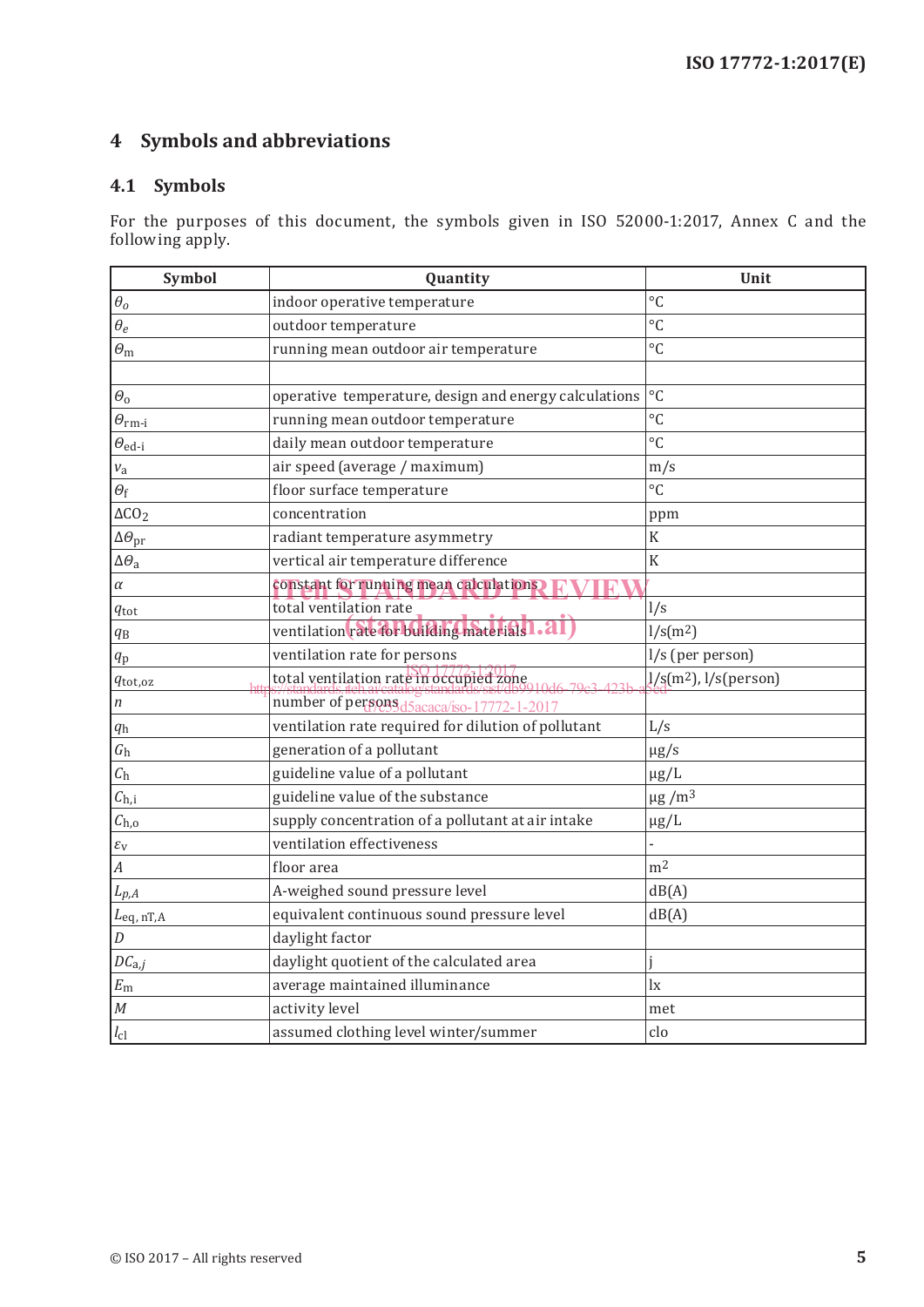#### **4.2 Abbreviations**

For the purposes of this document, the abbreviations given in ISO 52000-1:2017, Annex C and the following apply.

| <b>Abbreviation</b> | Term                                                     |
|---------------------|----------------------------------------------------------|
| <b>ACH</b>          |                                                          |
| DR                  | draught rate, %                                          |
| <b>DSNA</b>         | daylight quotient sunscreen not<br>activated             |
| IEQ                 | indoor environmental quality                             |
| IEQ <sub>cat</sub>  | indoor environmental quality category<br>for design      |
| $LPB1-3$            | low polluting building class                             |
| <b>PD</b>           | percentage dissatisfied for local;<br>thermal discomfort |
| <b>PMV</b>          | predicted mean vote                                      |
| <b>PPD</b>          | predicted percentage of dissatisfied, %                  |
| <b>RH</b>           | relative humidity                                        |
| WH0                 | World Health Organization                                |

## 5 Interactions with other standards **IDARD PREVIEW**

The present document provides default <mark>indoor environmental criteria</mark> for the design of buildings, room conditioning systems and lighting systems (see Clause 6). The thermal criteria (PMV or design indoor temperature in winter, design indoor temperature in summer) shall be used as bases for the definition of input for heating load <u>calculations and cooling load calculations, sizing of equ</u>ipment and energy calculations. Ventilation rates shall be used for design, sizing and energy calculations for ventilation systems. Lighting levels shall be used for design of lighting system including the use of day lighting. The present document shall provide default values for the indoor environment (like temperature, ventilation rate, illuminance) as input to the calculation of the energy demand (building energy demand), when the space is occupied (see Clause 7).

NOTE The categories are related to the level of expectations the occupants might have. A normal level would be "Medium". A higher level might be selected for occupants with special needs (children, elderly, handicapped, etc.). A lower level does not provide any health risk but might decrease comfort.

#### **6 Design input parameters for design of buildings and sizing of heating, cooling, ventilation and lighting systems**

#### **6.1 General**

For design of buildings and sizing of technical building systems for heating, cooling, ventilation and lighting parameters and criteria shall be specified and documented. The criteria given in this clause shall be used as input values for sizing of the systems as well as for design of buildings.

The present document specifies, in informative annexes, default input values for use in cases where no national regulation is available. The default criteria are given for several categories. Design criteria for the indoor environment shall be documented together with the premises for use of the spaces.

Default input values are given for each of the different categories of indoor environmental quality. A short description of the categories is shown in Table 2.